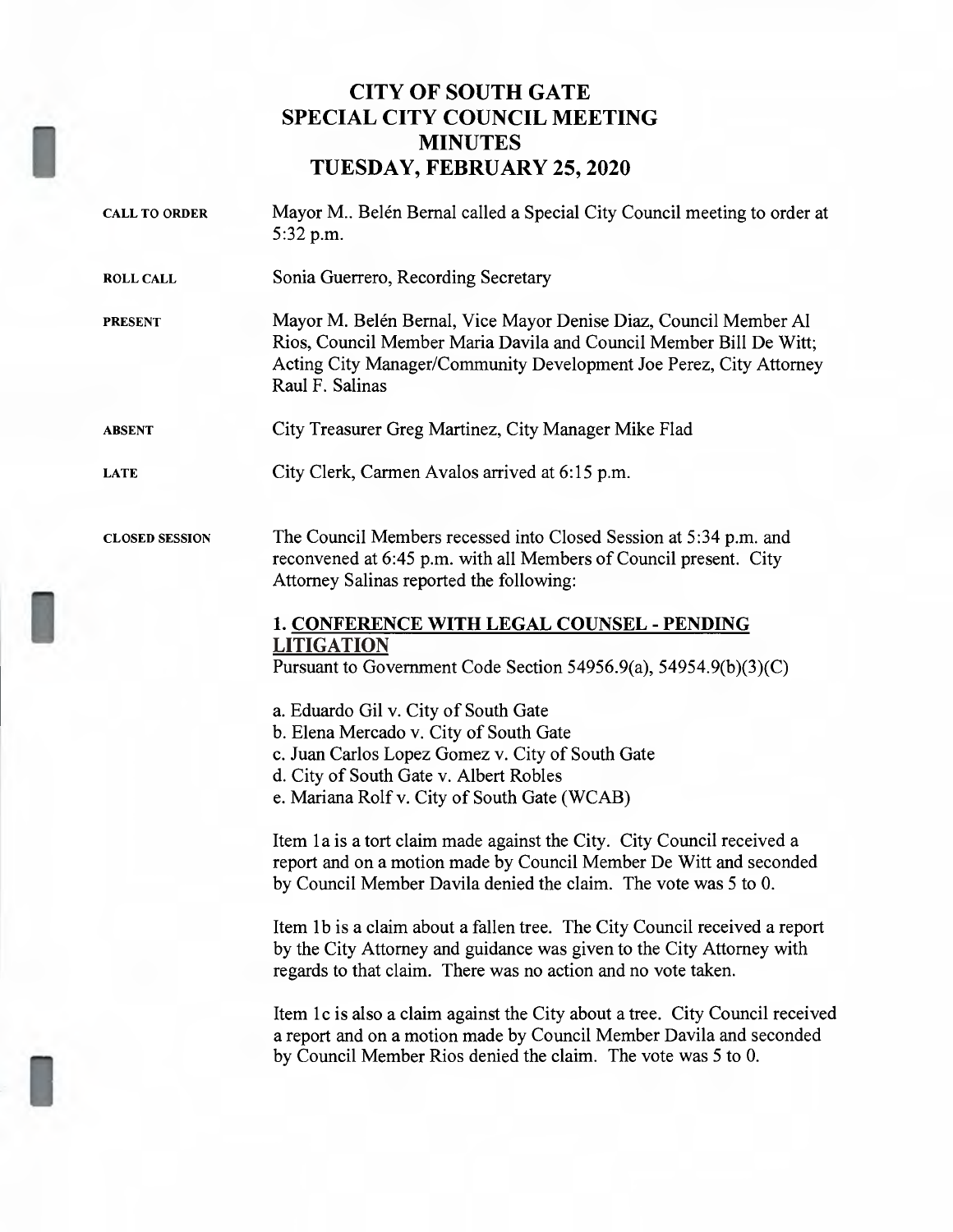#### SPECIAL CITY COUNCIL MEETING MINUTES OF FEBRUARY 25, 2020

Item 1d is <sup>a</sup> cross claim by the City of South Gate against Albert Robles. City Council received a report with respect to the status of this case and upon completion of the report there was no action taken on this matter.

Item 1e is <sup>a</sup> Workers' Compensation Claim. City Council received <sup>a</sup> report by the outside lawyer handling the matter for the City. On <sup>a</sup> motion made by Council Member De Witt and seconded by Council Member Rios the City Council moved to approve <sup>a</sup> settlement. The vote was <sup>4</sup> to <sup>1</sup> with Council Member Davila voting no. The amount of the settlement is not being disclosed at this time because it is still subject to further litigation.

## 2. CONFERENCE WITH LEGAL COUNSEL -ANTICIPATED **LITIGATION**

Pursuant to Government Code Section 54956.9(c)

Two (2) - Potential Cases

Item 2 was removed from the agenda and not discussed in Closed Session.

## 3. CONFERENCE WITH LEGAL COUNSEL -REAL PROPERTY NEGOTIATIONS

Pursuant to Government Code Section 54956.8

Property APN: 6264—004—900 Property: 13050 Paramount Boulevard, South Gate, California 90280 City Negotiator: Michael Flad, City Manager Negotiating with: Los Angeles County Office of Education Under Negotiation: Terms of Sale

Property APN: 6204—025—039 Property: 9019 Long Beach Boulevard, South Gate, California 90280 City Negotiator: Michael Flad, City Manager Negotiating with: Jon Ungvari Co. Trust Under Negotiation: Terms of Sale

The City Council received <sup>a</sup> report on the potential acquisition of the property at 13050 Paramount Boulevard. There was <sup>a</sup> report given by staff and by the City's outside consultants. On <sup>a</sup> motion made by Mayor Bernal and seconded by Council Member De Witt the City Council moved to authorize staff to engage in further settlement negotiations by making an offer on the property. The amount of this offer is not being disclosed at this time because it is still subject to further negotiations. If there is in fact a purchase agreement then it will be brought back before the City Council in Open Session. The vote was 5 to 0.